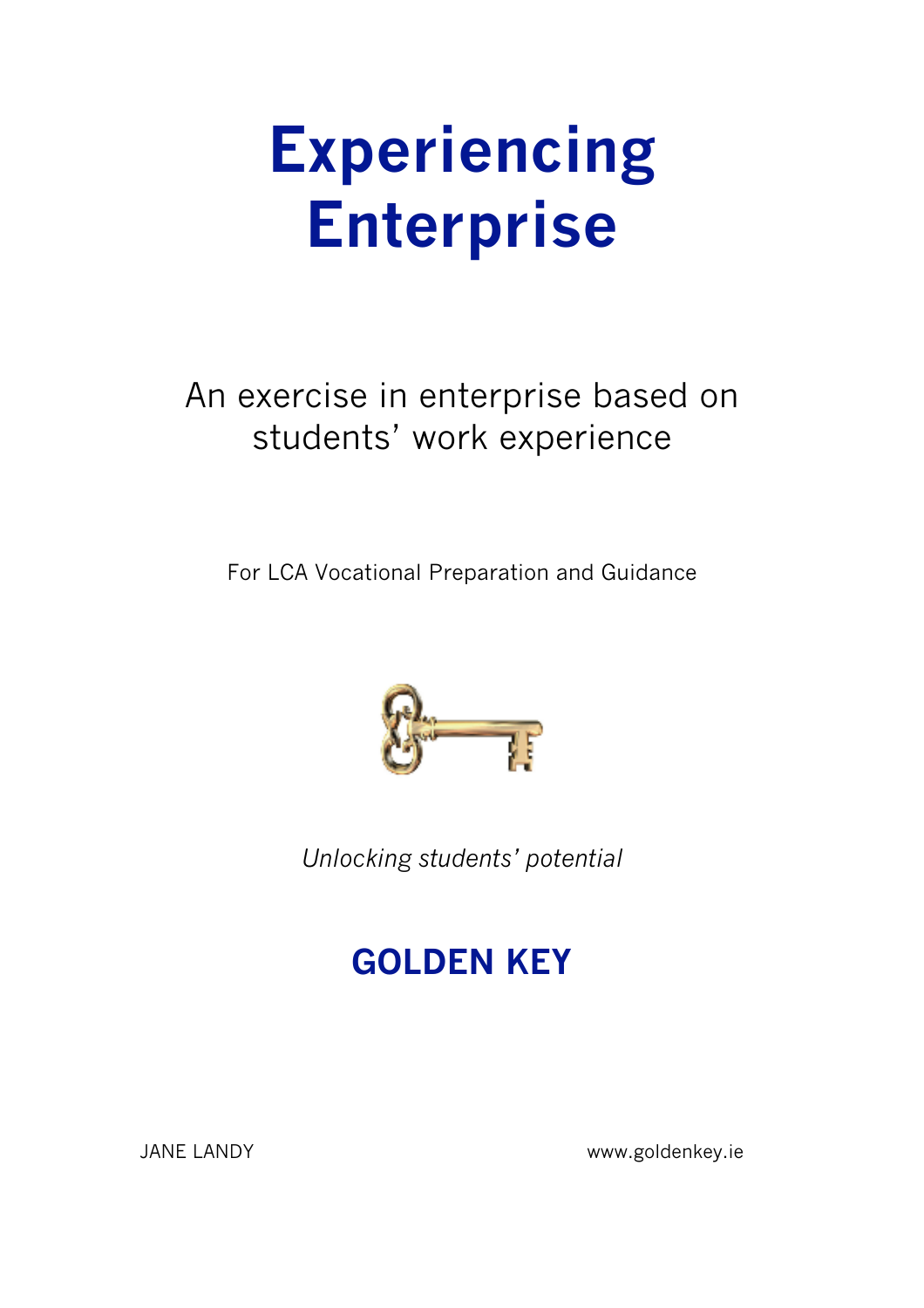### INTRODUCTION FOR THE VP&G TEACHER

This exercise consolidates students' learning from their work placements and makes it more realistic by showing them how to set up a rival business.

This rival is a serious competitor to the organisation where the student has been on work experience, so much so, that it ultimately becomes a lot more successful.

Working out how to make this happen has the following benefits for the student:

- Enhances reflective learning from work experience
- Develops a taste for entrepreneurship and competition
- Fosters innovation
- Accelerates ability to learn from real life experience in the workplace.

In the process, the student will generate original materials that can be used for key assignments in both Work Experience and Enterprise.

We tested the exercise with students in Greenhills College, thanks to Mary Farrell of NALCAC.

It is particularly suitable for:

- LCA 2 students (or those who have completed at least one previous work placement)
- Those who have worked in businesses
- Students with a competitive spirit!

The adventurous teacher might like to invite in a work experience employer and have the student present the results of this exercise. This is very similar to the work of a business consultant to whom a business would pay large fees for such a service. The response of the employer acting in "client" mode will also provide lots of useful learning. It would be empowering for your students to take on the role of business consultant and excellent practice in communication.

I should add that this particular ending to the exercise has not, to my knowledge, been tried before. If you embark on it, do let us know how it goes by emailing info@goldenkey.ie

The exercise is based on one that I have used with adults in the workplace and with people starting new businesses. It always yields very interesting results.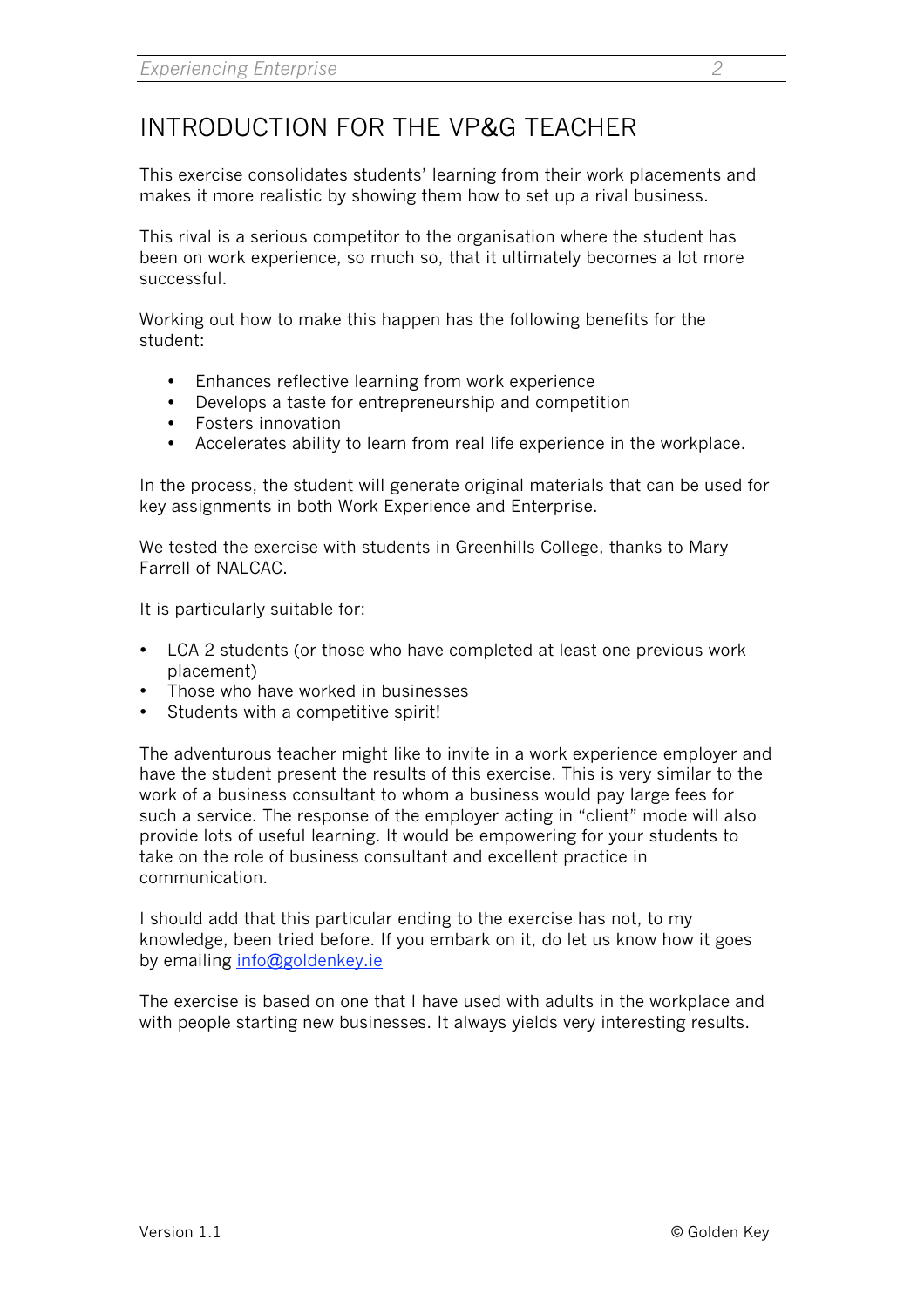# INTRODUCTION FOR THE STUDENT

In this exercise, you are going to invent a new business. It is to become a highly successful competitor to the organisation where you did your work experience.

You must imagine that you are the owner of this new business and that you wish to take away as many customers as possible from your work placement organisation.

Naturally you must stay within the bounds of the law at all times; otherwise your business would not be sustainable.

Do not worry if you feel this is disloyal to your employer, it is just an exercise but it will sharpen your wits as an entrepreneur. Some day you may well have the chance to do something similar in real life.

#### **Words@work**

You may have come across new words while you were on work experience. You may also find that you don't understand all the words used in this exercise.

This is fine - just make sure you find out what they mean so that you become confident in using them. The language of work varies from place to place and employers will always be impressed if you use it with confidence. Ask your teacher to help you.

Here are some words we use during the exercise. Tick them when you are sure that you know how to use them.

| <b>Sustainable</b> | <b>Disloyal</b>   | <b>Rival</b>               | <b>Entrepreneur</b> | <b>Basis</b>                  |
|--------------------|-------------------|----------------------------|---------------------|-------------------------------|
| <b>Prioritise</b>  | <b>Evaluation</b> | <b>Competitive</b><br>edge | <b>Prospect</b>     | <b>Business</b><br>consultant |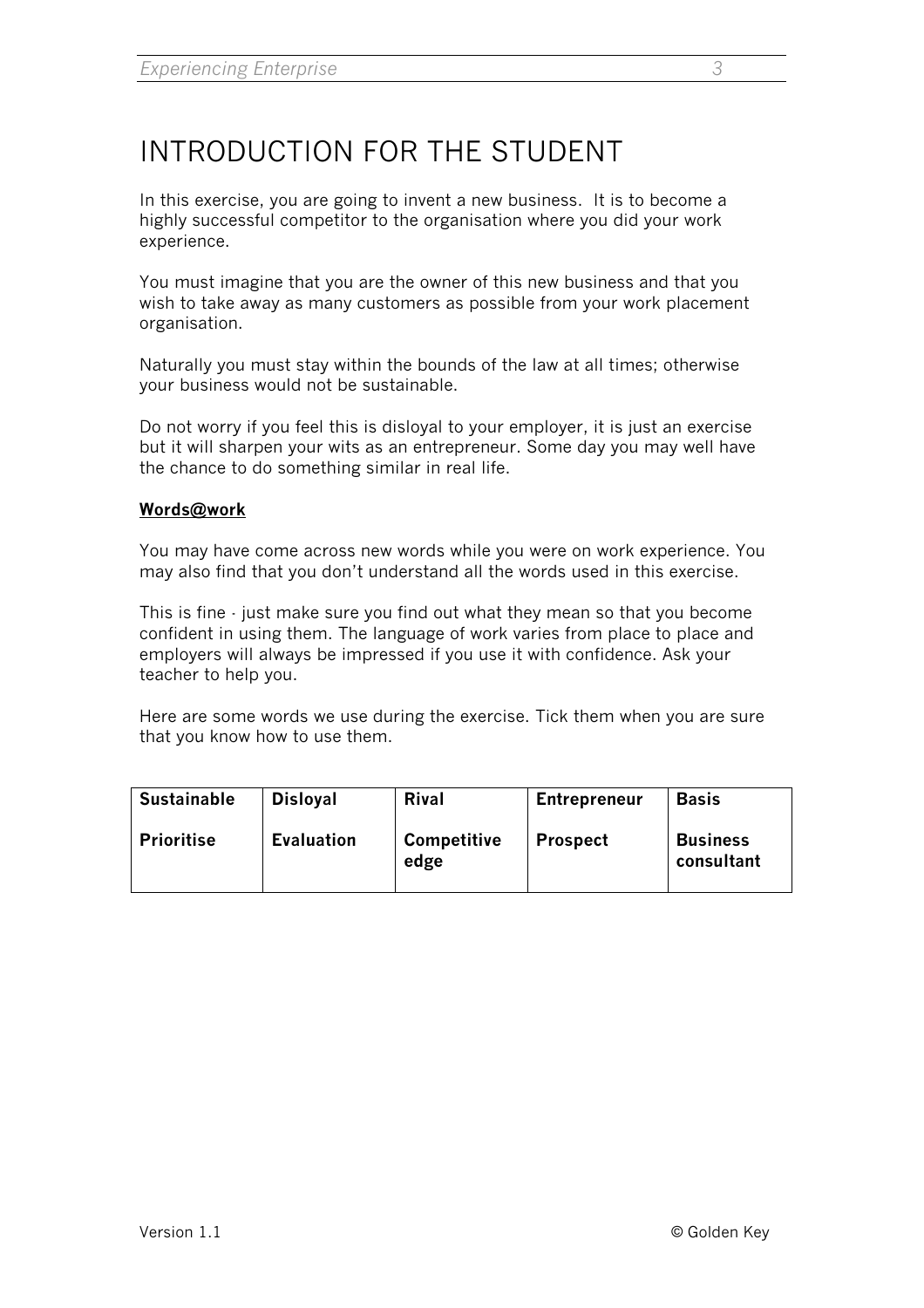# PLANNING

#### **Planning 1: Deciding what to call your business**

If working in a group, you will need to agree whose work experience you are going to use as the basis for this exercise.

Write down the name of the organisation where you did your work experience, let's call it your rival.

| NAME OF RIVAL<br><b>BUSINESS</b> |  |  |
|----------------------------------|--|--|
|                                  |  |  |

What type of business is carried out by your rival? Note this here.

| TYPE OF<br><b>BUSINESS</b> |  |
|----------------------------|--|
|                            |  |

Brainstorm some possible names for your new business. When you have chosen one, write it down.

| NAME OF YOUR    |  |
|-----------------|--|
| <b>NEW</b>      |  |
| <b>BUSINESS</b> |  |
|                 |  |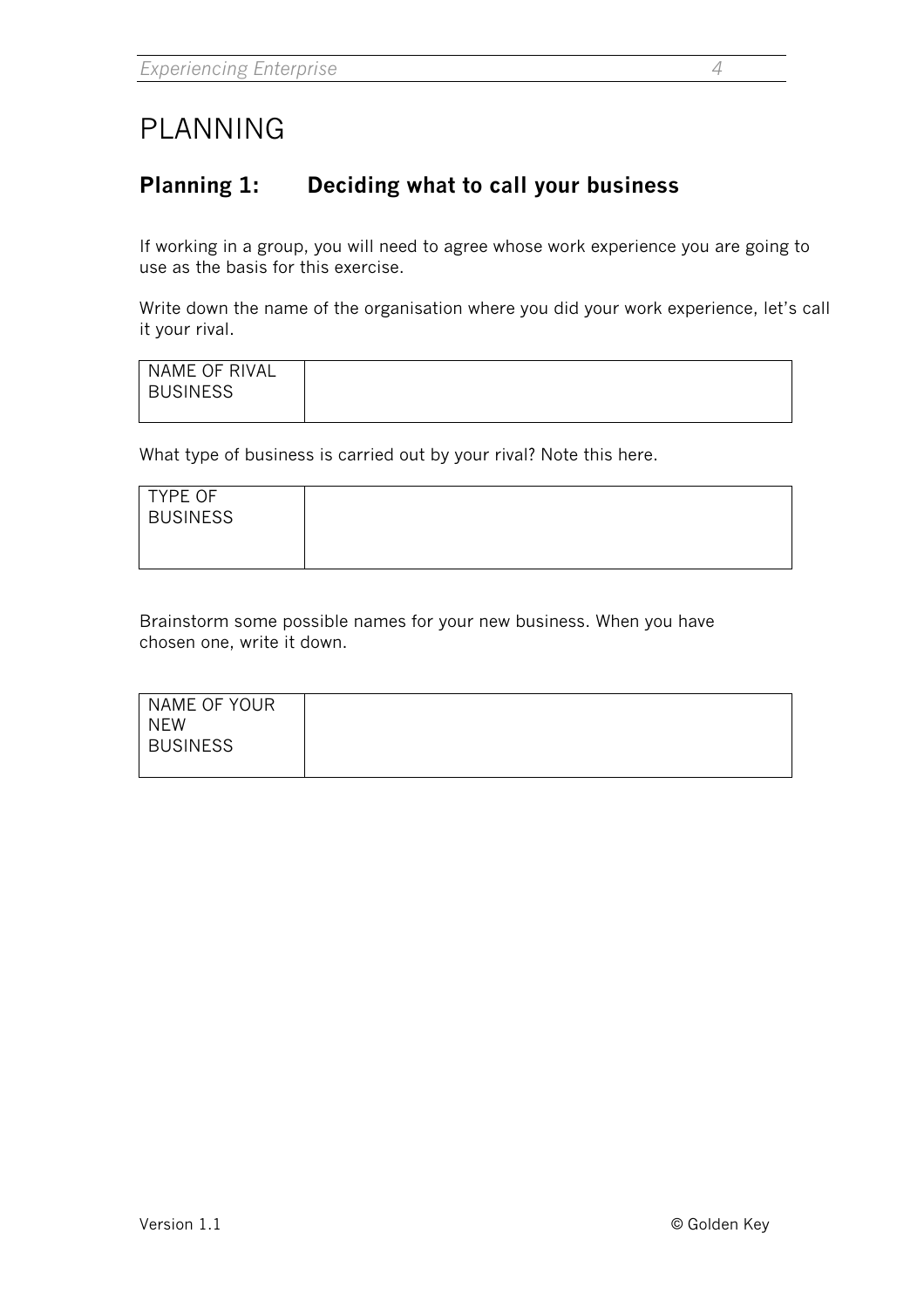#### **Planning 2: Imagining the "best" for your business**

Imagine what your new business would be like if it was the best of its kind. If you find you are short of ideas to start with, try the following:

- Remember the things your rival does well and copy them
- Can you remember the things that did not impress you about your rival? If so, decide to avoid doing these things.

List all these points in the right hand column of the following table.

Think about what your business would be like if it was truly dreadful, the worst of its kind. Describe these this using bullet points in the left hand column of the following table. Then simply write down the opposite of these points in the right hand column.

Before you know it, you will have imagined the "best" for your business.

| The "worst" for your business | The "best" for your business |
|-------------------------------|------------------------------|
|                               |                              |
|                               |                              |
|                               |                              |
|                               |                              |
|                               |                              |
|                               |                              |
|                               |                              |
|                               |                              |
|                               |                              |
|                               |                              |
|                               |                              |
|                               |                              |
|                               |                              |
|                               |                              |
|                               |                              |
|                               |                              |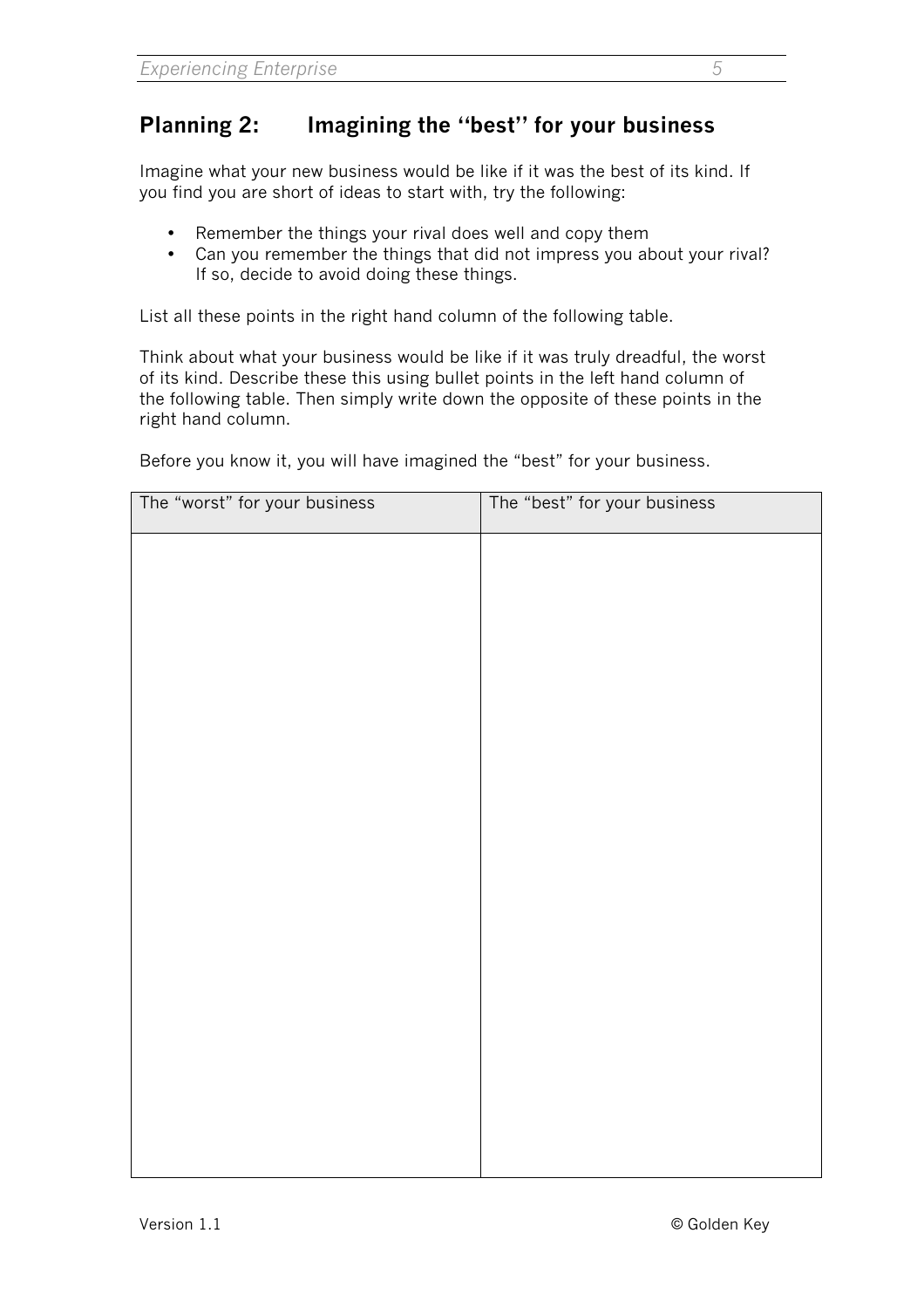#### **Planning 3: Who is involved in your business?**

Now that you have pictured your new business at its most successful, it is important to understand all the individuals and groups of people who are involved. As a highly successful business owner, you are able to balance all of their needs in the right way.

|  | People/groups who are<br>involved in your business |  |
|--|----------------------------------------------------|--|
|  |                                                    |  |
|  |                                                    |  |

Hint: To get started, think of the people and groups who are involved in your rival business. Write down the names in the empty boxes above or make a list.

#### **NOW PRIORITISE**

**Underline the people/groups who you think are the most important to your business. Limit this to 3 or 4. If there are more, come back to them later.**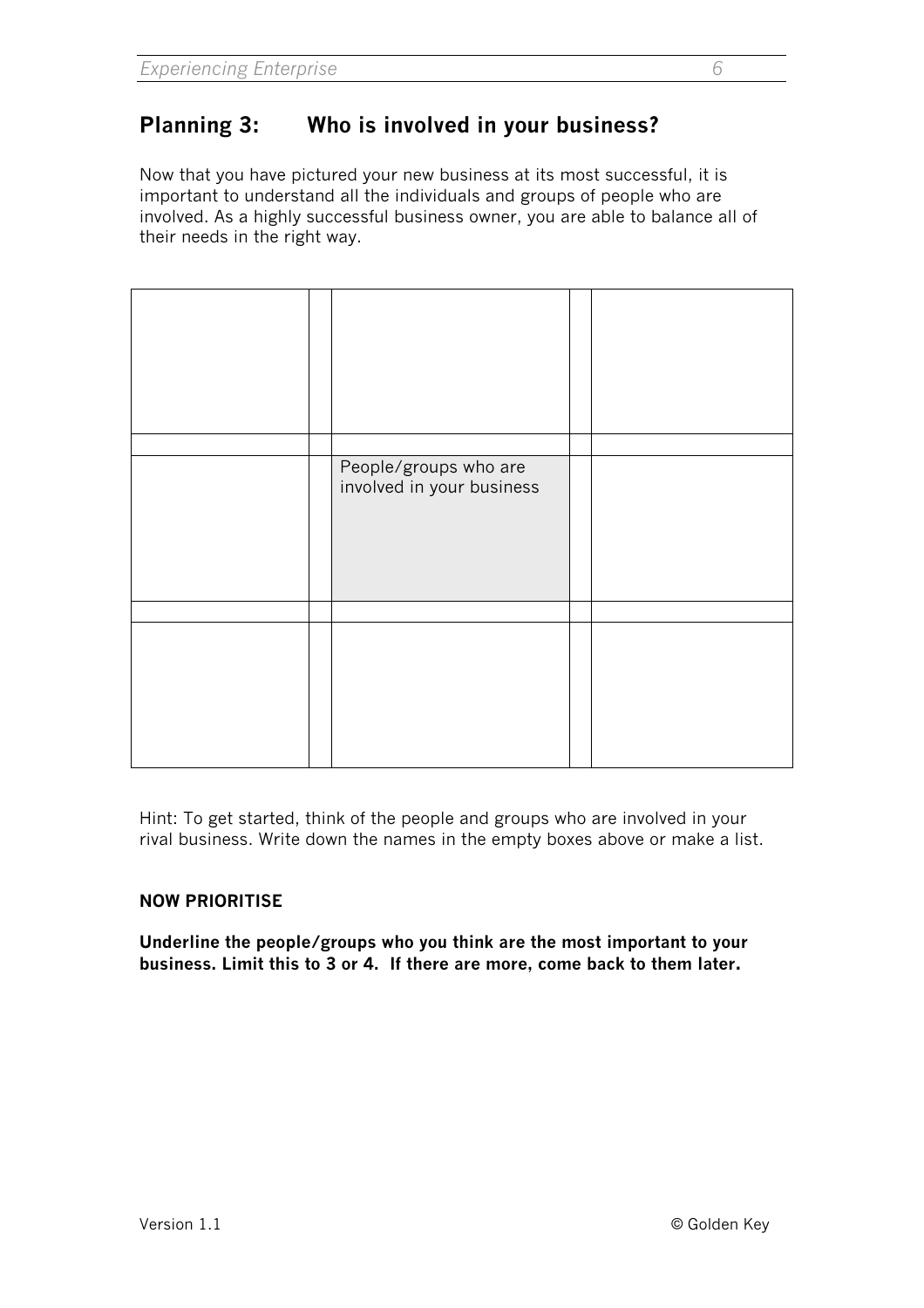#### **Planning 4: What are the needs?**

The world is full of examples of business owners and politicians and many others who forgot to ask themselves this question, with horrible consequences. After you complete this exercise, this will not happen to you.

Write down the people/groups you have already prioritised. Then take some time to work out exactly what they need from your very successful business. Note these points in the boxes below.

| Person/group:             | Person/group:             |
|---------------------------|---------------------------|
| Needs from your business: | Needs from your business: |
| Person/group:             | Person/group:             |
| Needs from business:      | Needs from task:          |

**NOW PRIORITISE – underline your top 5-6 most important needs.**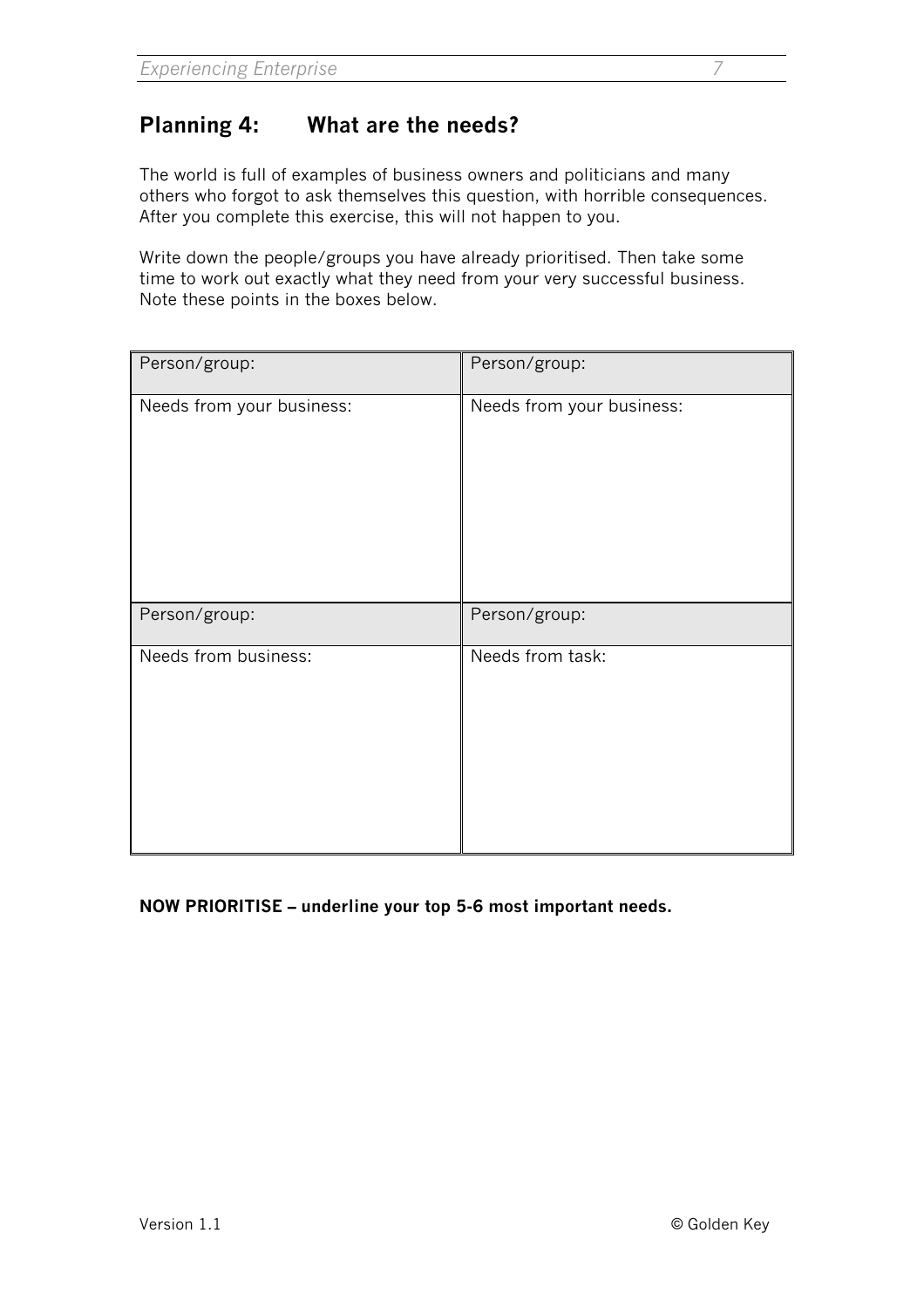#### **Planning 5: What actions are you taking?**

One of the reasons that you are so successful is that you never take your eye off the ball when it comes to making sure that these prioritised needs are met. What actions are you going to take to make sure this happens?

| Need:    | Need:    | Need:    |
|----------|----------|----------|
| Actions: | Actions: | Actions: |
| Need:    | Need:    | Need:    |
| Actions: | Actions: | Actions: |

#### **PRIORITISE AGAIN by underlining your top 10 most valuable actions.**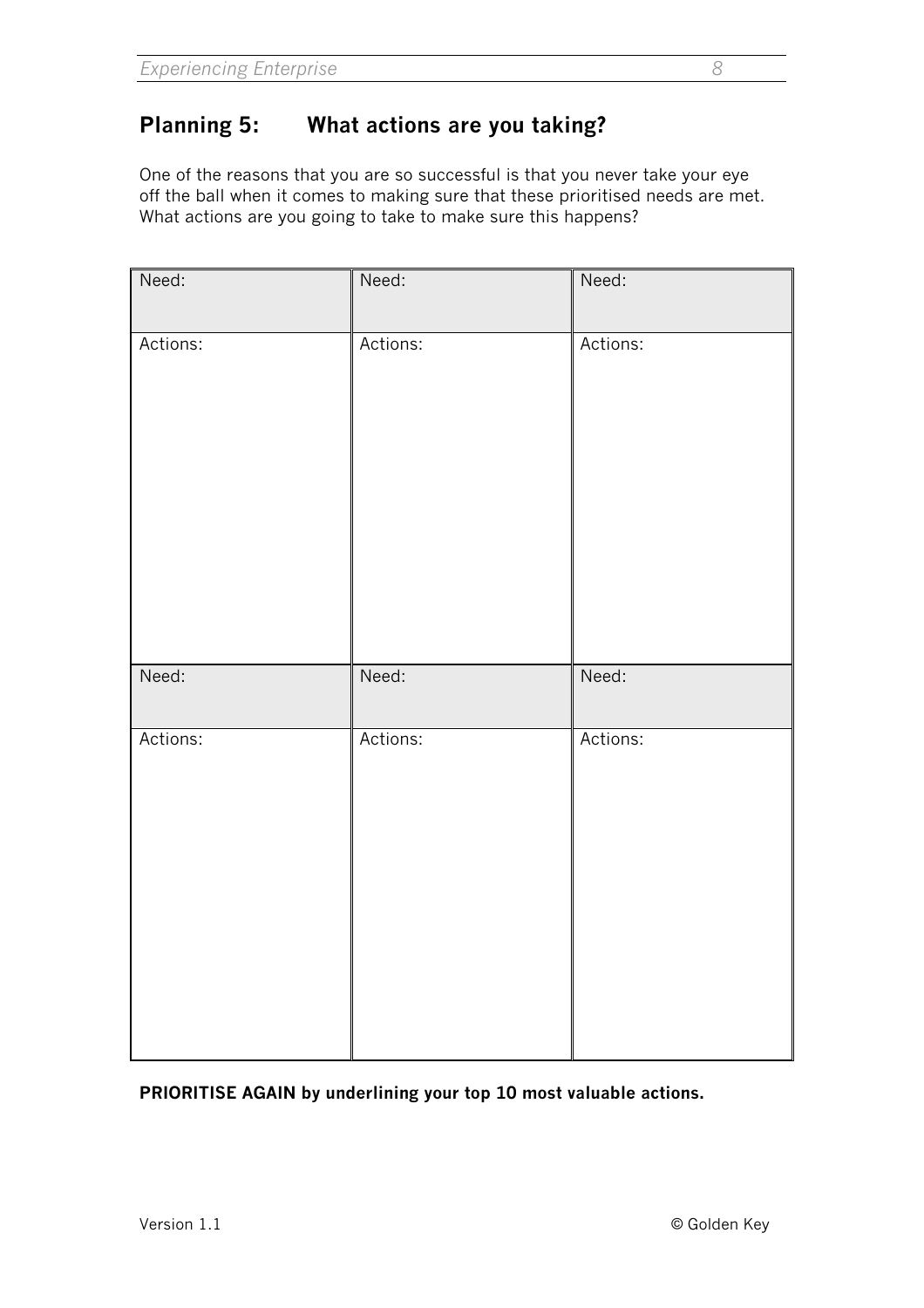#### **Planning 6: Action Plan of a successful business owner**

Now that you have identified your ten most valuable actions list them below.

Imagine it is five years from now and that you have actually created your business. It is a huge success. You have been invited to a business conference to tell them how you run your company. Talk the audience through your action plan below.

| No. | Action |
|-----|--------|
|     |        |
|     |        |
|     |        |
|     |        |
|     |        |
|     |        |
|     |        |
|     |        |
|     |        |
|     |        |
|     |        |
|     |        |
|     |        |
|     |        |
|     |        |
|     |        |
|     |        |
|     |        |
|     |        |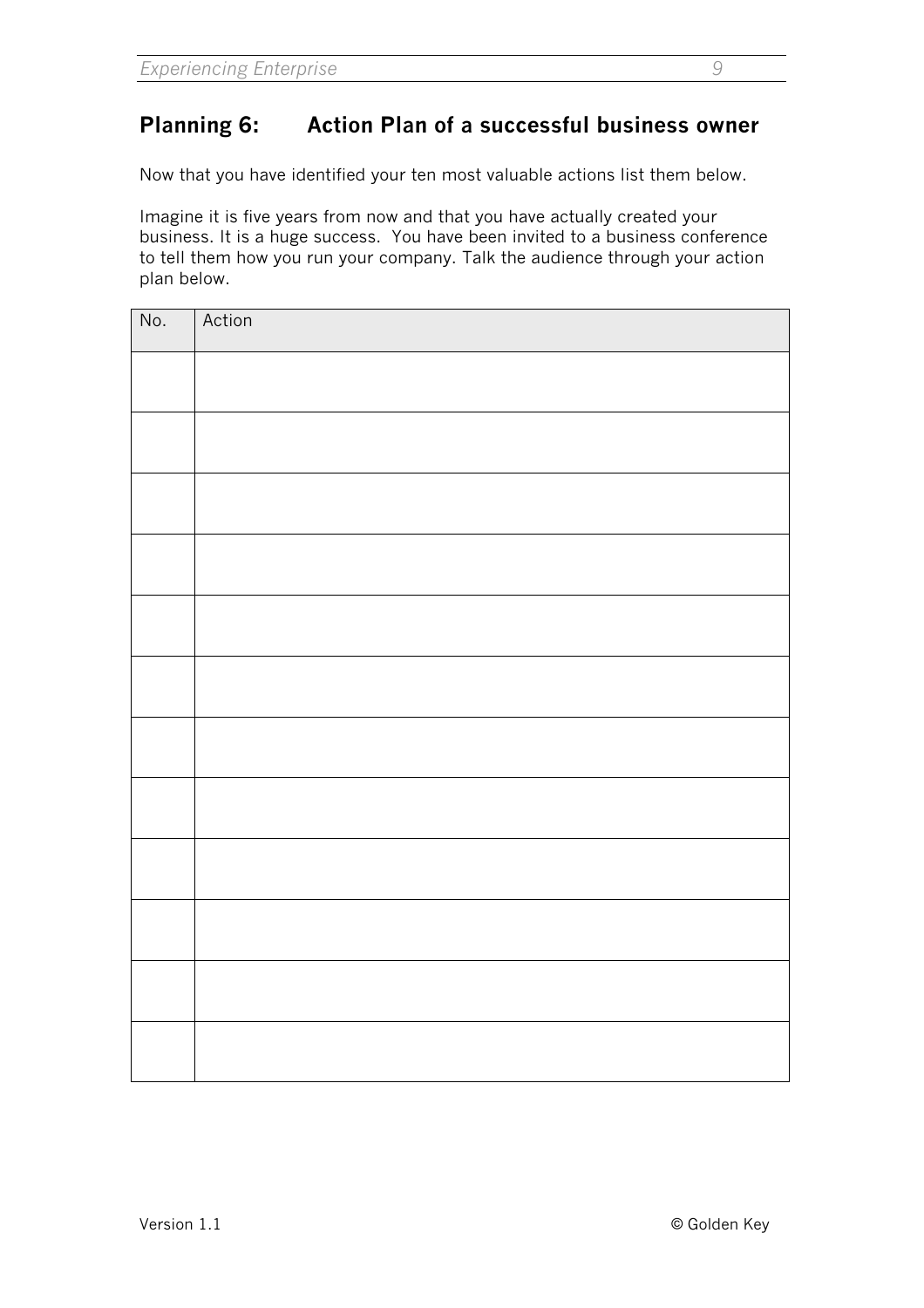## REVIEWING

Well done, you have succeeded in inventing a very successful business. Many people go through their whole lives and never get to do this. Some people would not even know how to go about it. Now that you do, complete the exercise by carrying out this review.

#### **Review 1: Comparison**

The whole point of this exercise was to apply the knowledge you had gained on work experience to the challenge of setting up a very successful competitor who might put your work experience employer out of business altogether!

Now compare the two businesses.

COPYING AND IMPROVING WHAT WORKS WELL

Things my work experience business does well which my own business will do even better:

AVOIDING WHAT DOES NOT WORK WELL

Things my work experience business does which do not work well and which my business will **not** do: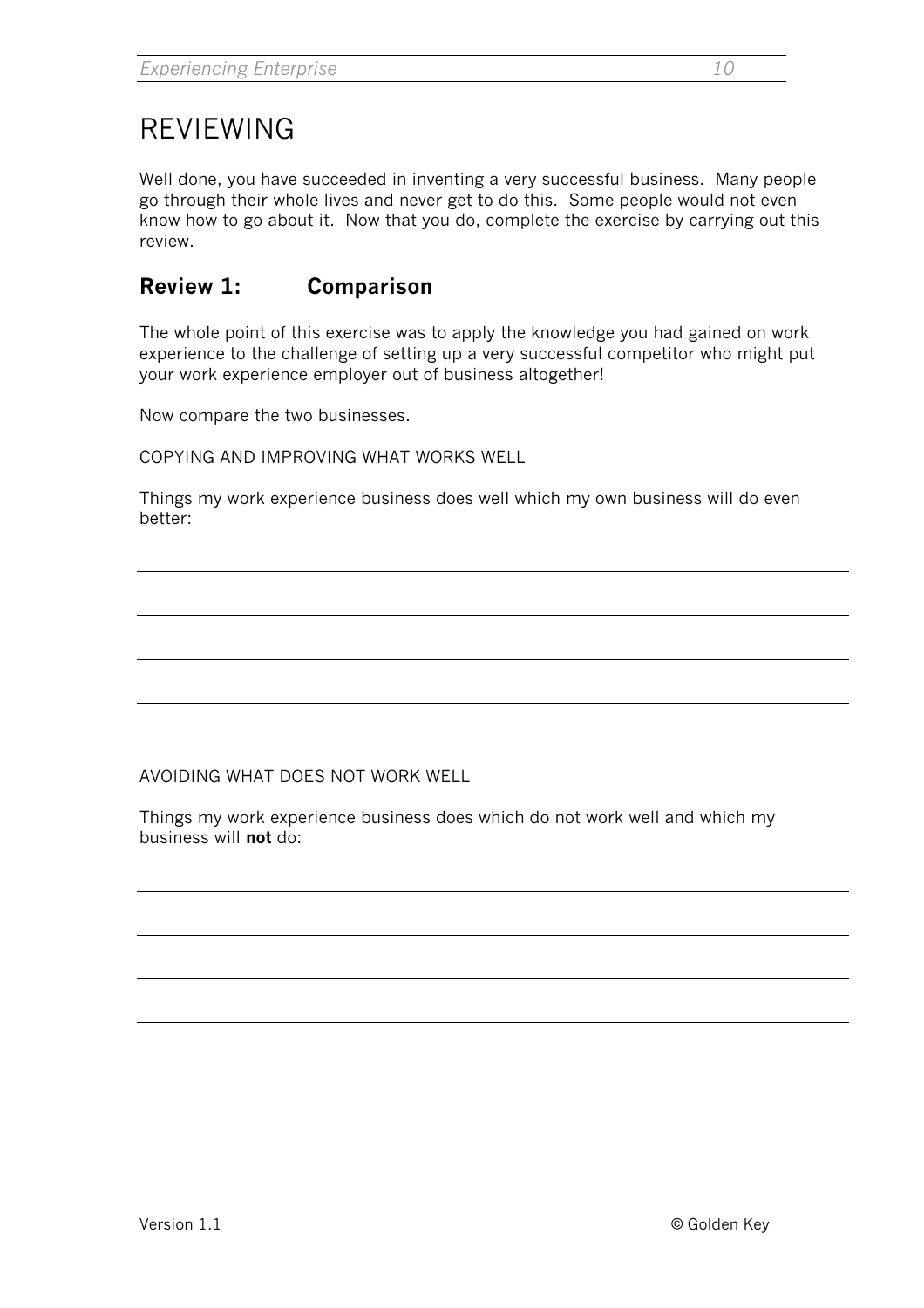NEW IDEAS TO MAKE MY BUSINESS MORE SUCCESSFUL

Things my work experience business **does not** do which I have introduced successfully in my business:

#### **Review 2: Evaluation**

Imagine a customer is evaluating the two businesses. What do you think it is that makes your business so much better than that of your rival's in the customer's eyes?

These things are what gives your business its "competitive edge" i.e. its advantage over competitors. Next time you go on work experience or to work, try asking your employer what he/she thinks gives the business its competitive edge. The employer will be most impressed by your question.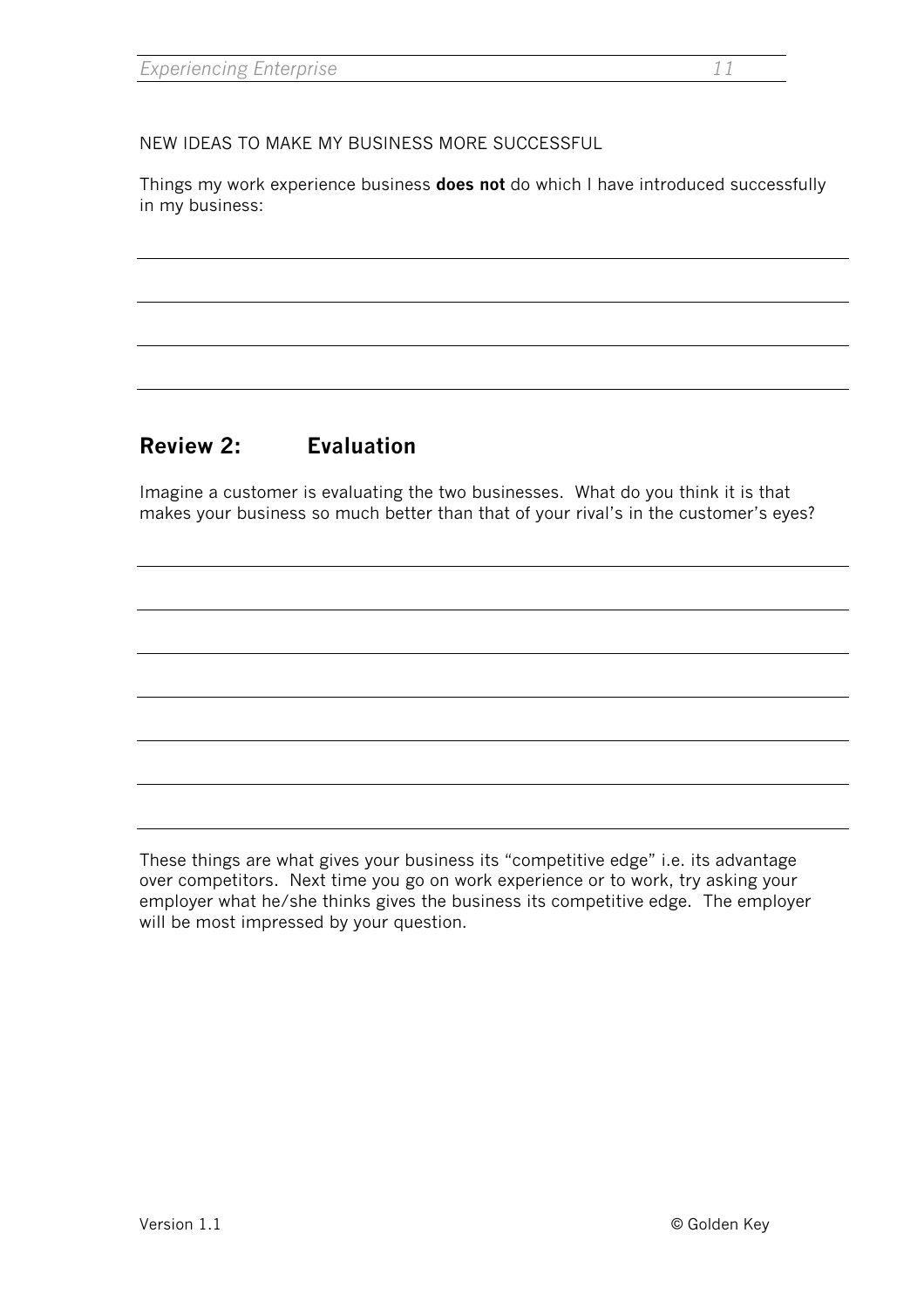#### **Review 3: Personal Reflection**

How do you feel now about your ability to invent a business? Did you enjoy it? Find it interesting?

How did your work experience help you to do this?

If you could give one piece of advice or suggestion to your work experience employer on how improve their business what would it be?

How does the prospect of owning or running a very successful business in the future appeal to you? What would you like about it? What would you find difficult?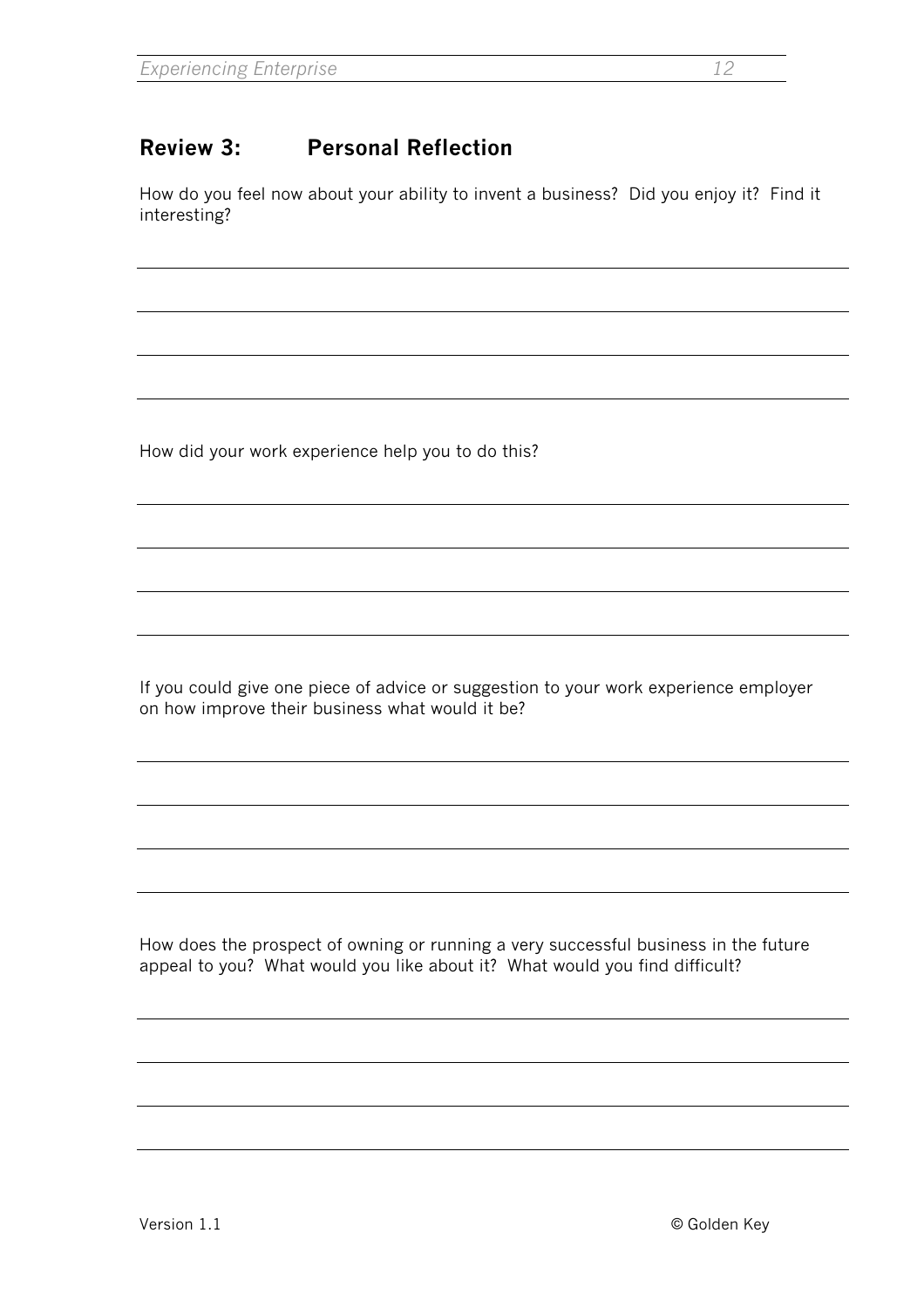# CONCLUSION FOR TEACHERS

If your students have enjoyed this exercise, you might like to use this approach with them on other things such as the student tasks. It is very simple and powerful and it works.

I used it myself when setting up Golden Key and when working as a business consultant, both when helping others to start new businesses and to improve existing ones.

It lies at the heart of the process used in "The Student Task 1" and "The Student Task 2".

If you are not familiar with these workbooks, find out more on *www.goldenkey.ie*